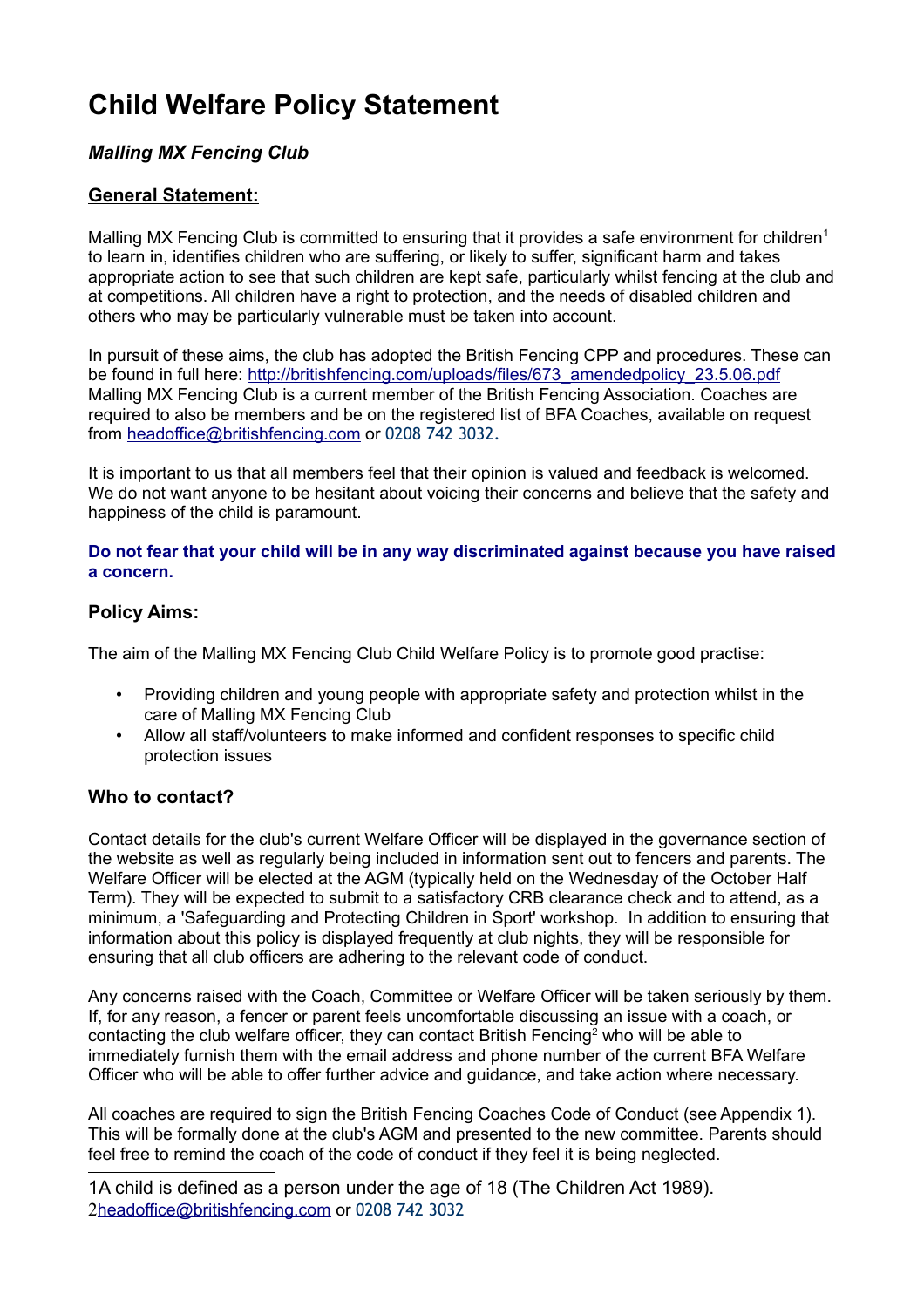### **What should I do if I am concerned about the behaviour of students towards one another?**

The club has adopted the BFA Anti-Bullying Policy (see Appendix 2). The club aims to provide a safe, calm and friendly learning environment where positive behaviour and teamwork is promoted.

#### **Coaches will:**

- · Take the problem seriously
- · Investigate any incidents
- · Talk to the bullies and victims separately

### **Decide on appropriate action, such as:**

- Obtain an apology from the bully(ies) to the victim
- · Inform parents of the bully(ies)
- · Insist on the return of items 'borrowed' or stolen
- · Insist bullies compensate the victim
- · Hold club or class discussions about bullying
- · Provide support for the coach of the victim

Concerns about bullying are most usefully first raised with the Coach in charge. If they fail to act, or fail to act successfully the Club President or Welfare Officer can be contacted (details available on Club website in Governance section or via website 'Comments' box). They will then investigate and if necessary, take further steps. These might include, for example, sitting in on a session; arranging for an additional or alternate coach to take the class, splitting the class into smaller groups or arranging for the coach to attend an informative course for development of their skills; arranging for an anti-bullying expert to come into the club to talk to conduct a workshop.

### **What should I do if I am concerned about the behaviour of a Committee member?**

Committee members are expected to act as good role models and ambassadors for the club. A description of their role is set out in the club constitution (which can be found in the governance section of the website or on request from the Club President or Hon. Club Secretary) and a code of conduct for all BFA members can be found on the BFA Website (Appendix 3). The President is a useful person to contact in this situation and their details can be found on the club website in the governance section or on request from BFA. If the issue involves the welfare of a child or vulnerable adult, the Welfare Officer should be contacted. Provision for a 'vote of no confidence' in a committee can be made by calling an EGM (see the Club Constitution).

#### **What should I do if I think a Coach or Volunteer Coach is acting inappropriately?**

It is often confusing to know who it is appropriate to contact in this situation. Much of it depends on the degree of concern felt by the person who wishes to discuss the issue. Useful and informative guidance on this matter is contained in Appendix A of the BFA policy. See also Appendix 5.0 , 'whistle-blowing' [http://britishfencing.com/uploads/files/673\\_amendedpolicy\\_23.5.06.pdf.](http://britishfencing.com/uploads/files/673_amendedpolicy_23.5.06.pdf)

Coaches will be happy to discuss any concerns you may have and are happy to be contacted by phone or email (usually available through the Club President). They will often also be free to chat 10-20 minutes before or after a session. Club coaches are expected to take any concerns or preferences seriously and will always try to work with the parent in the best interests of the child. The interests of the child, or children, should always be put before the interests of the coach. If in even the slightest doubt, consult the Club Welfare Officer.

### **Individual Lessons:**

Individual lessons with Club Coaches are available at several other locations. Although these lessons do not always take place at the club or on official club nights, coaches are still expected to follow British Fencing CPP and procedures and should also be able to show proof of separate insurance on request. Maitre Philip Shepherd-Foster, Meg Shepherd-Foster and Chris Schofield all work for Elite Sabre Coaching Limited. For further information about their individual lesson policy, see Appendix 4.0.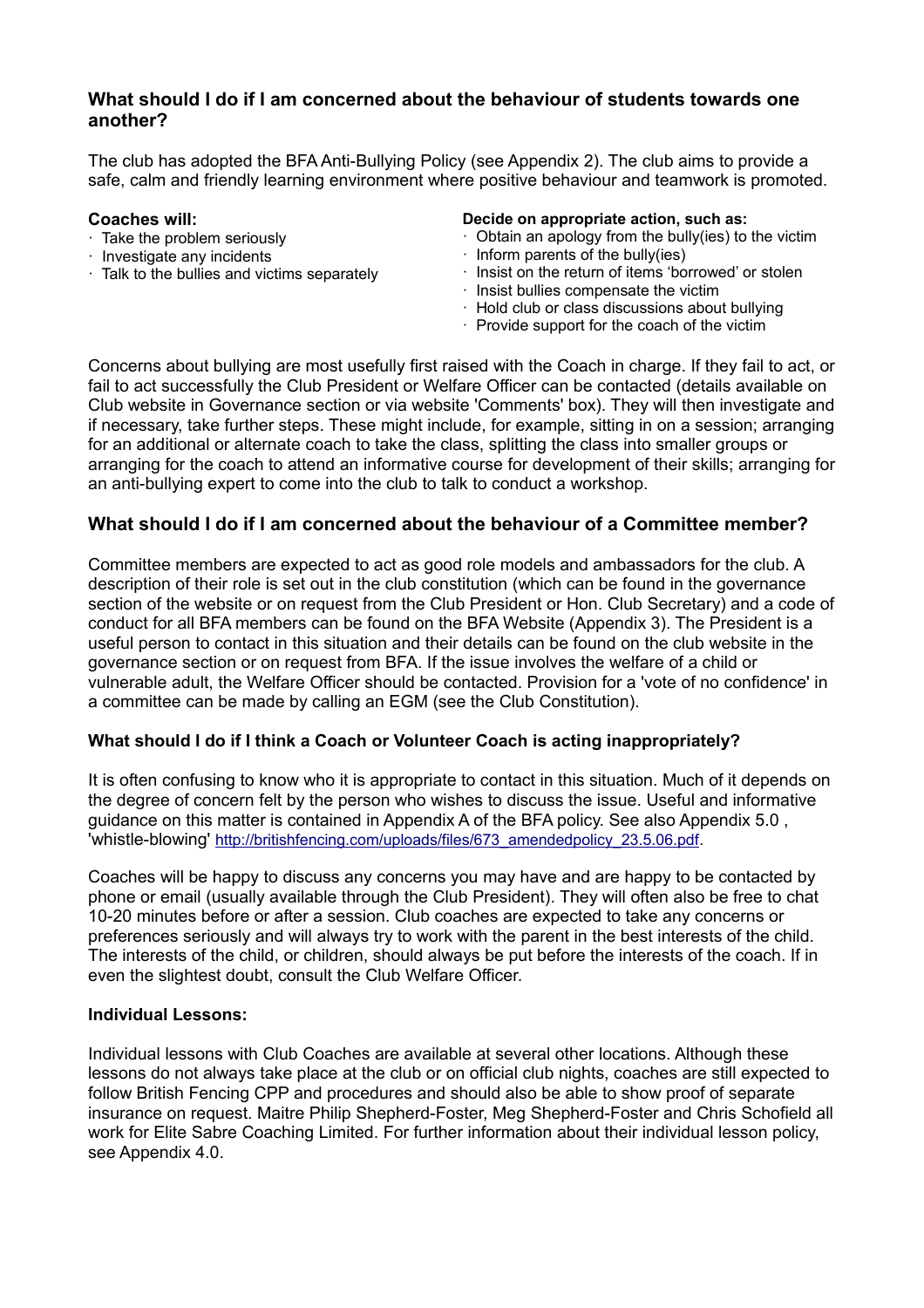#### **Use of photographic/filming equipment at sporting events**

There is evidence that some people have used sporting events as an opportunity to take inappropriate photographs or film footage of young and disabled sportspeople in vulnerable positions. All clubs should be vigilant and any concerns should to be reported to the Child Welfare Officer.

Video as a coaching aid: there is no intention to prevent club coaches and teachers using video equipment as a legitimate coaching aid. However, performers and their parents/carers should be made aware that this is part of the coaching program and such films should be stored safely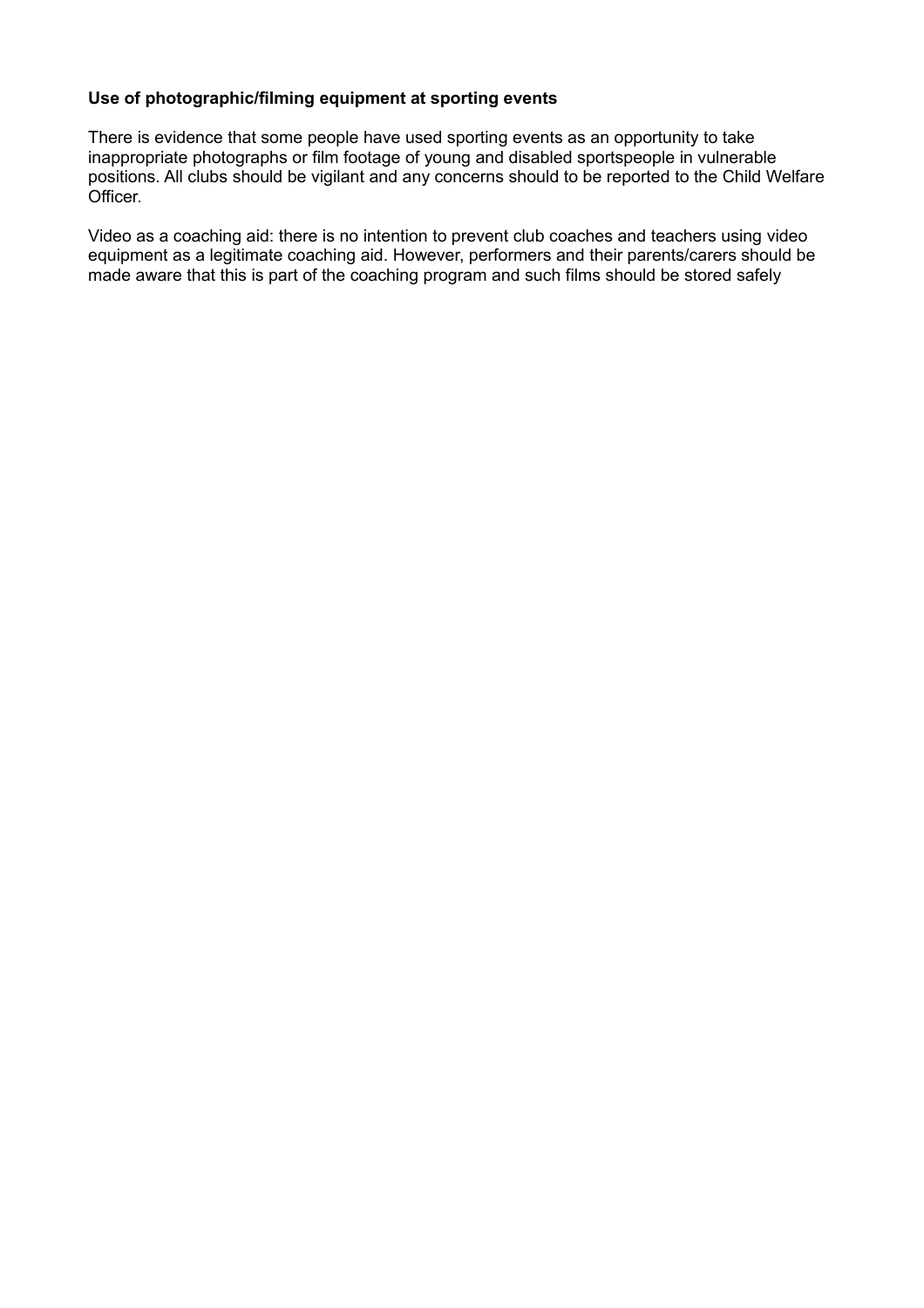## **Appendix 1.0 – taken from 'Welfare Pack' provided by British Fencing. Last updated 25.05.12.**

## **British Fencing Coaches Code of Conduct**

This Code does not supersede the Person Code of Conduct but is in addition to it.

• All fencing coaches must ensure that every individual particularly all young/vulnerable people in their care are respected as individuals and treated equitably and with dignity at all times. They should ensure that all training complies with the current guidance issued by British Fencing and does not form any sort of abuse (emotional, physical, sexual, bullying, neglect etc.)

• All relationships should be based on respect, honesty and openness.

• All fencing coaches should recognise the personal development of young fencers takes priority even over the development of their performance.

• All fencing coaches should encourage young/vulnerable fencers to be responsible for their own behaviour and performance.

• All fencing coaches should have an ongoing commitment to their own training and work with others (i.e. referees, medical advisors, sports scientists, parents and other coaches) to ensure the safety and enjoyment of all fencers in order that they can develop both within fencing as well as outside.

- All fencing coaches should respect a fencer's need for confidentiality.
- All fencing coaches should work within their own competency and qualifications.

• All fencing coaches should strive to be positive role models, working within British Fencing guidance displaying high standards of personal behaviour.

• All fencing coaches have a responsibility to develop in partnership with all fencers particularly parents and young/vulnerable fencers clear expectations both on and off the piste and what the young/vulnerable fencer is entitled in return to expect of the coach.

• All fencing coaches should promote good behaviour within the rules of Fencing.

### **British Fencing coaches should never:**

- Invite a child to your home or secluded place when they will be alone with you.
- Share a bedroom with a child
- Neglect their responsibility for any child under their care at any time
- Bully a child either physically or verbally, nor reduce a child to tears as a form of control.
- Engage in rough, physical or sexually provocative games.
- Make sexually suggestive remarks to a young/vulnerable fencer even in fun.
- Allow or engage in any form of inappropriate touching
- Allow the use of inappropriate language to go unchallenged
- Do things of a personal nature for a fencer that they can do for themselves unless specifically requested to do so and then with the utmost discretion

• Vacate the venue until the supervision of the safe dispersal of all the fencers is complete (NB delegation of this duty may be allocated to another official)

- Spend excessive amounts of time with individual fencers away from others
- Abuse the coaches position of power or trust in any way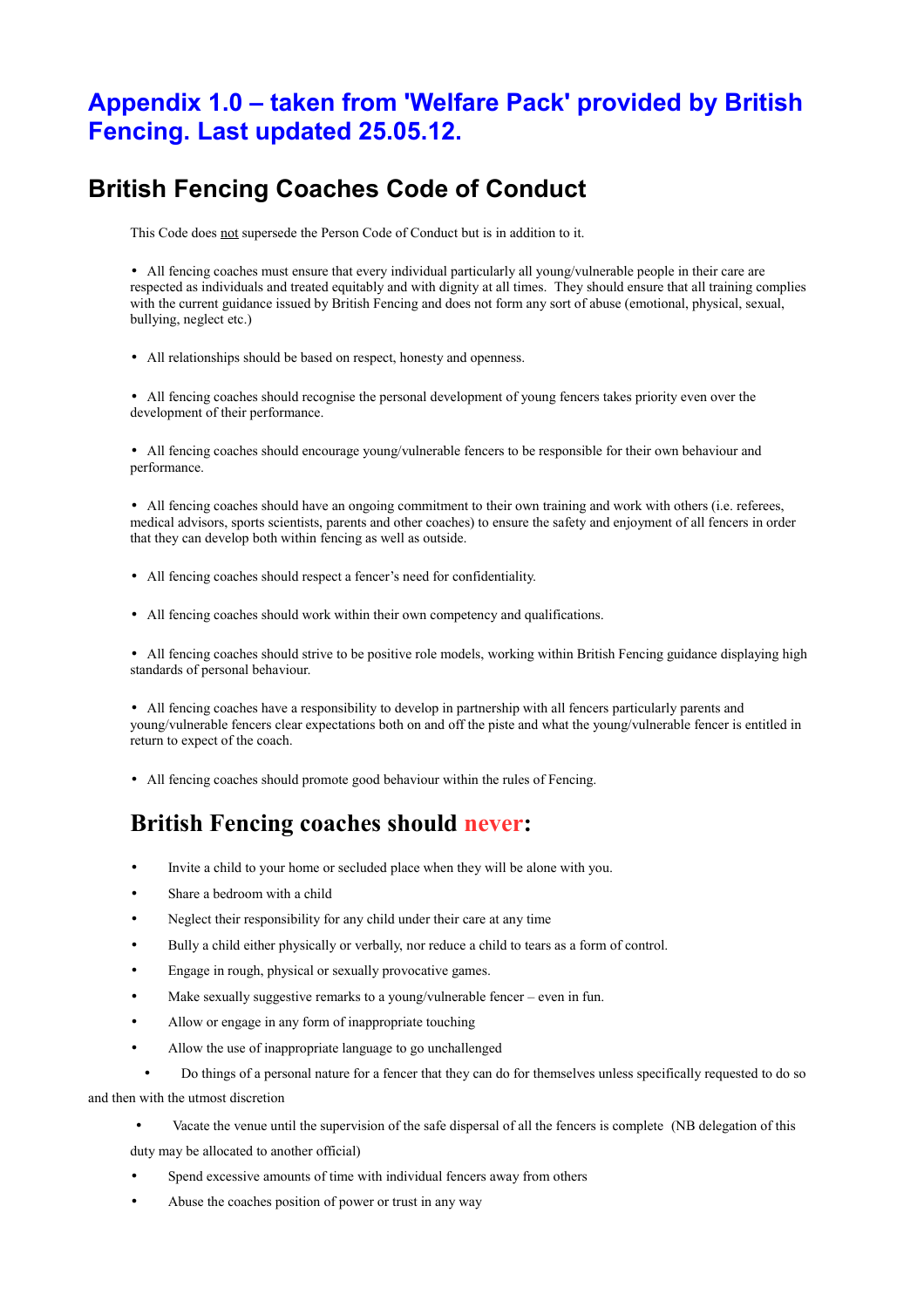## **Appendix 20 – taken from 'Welfare Pack' provided by British Fencing. Last updated 25.05.12.**

### **AntiBullying Policy**

Bullying is not easy to define, can take many forms and is usually repeated over a period of time. The three main types of bullying are: physical (eg 'hard hitting' pushing) verbal ( eg racist or homophobic remarks, threats, name calling) and emotional ( eg isolating an individual from activities). They will all include:

- · Deliberate hostility and aggression towards the victim
- · A victim who is weaker than the bully or bullies
- · An outcome which is always painful and distressing for the victim

Bullying behaviour may also include:

- · Other forms of violence
- · Deliberate 'hard hitting'
- · Biased refereeing
- · Sarcasm, spreading rumours, persistent teasing or theft
- · Tormenting, ridiculing, humiliation
- · Racial taunts, graffiti gestures

· Unwanted physical contact or abusive or offensive comment of a sexual nature

Emotional and verbal bullying is difficult to cope with or prove. It is of paramount importance that all clubs should adopt an antibullying policy to which all its members, coaches, players staffing volunteers and parents subscribe to and accept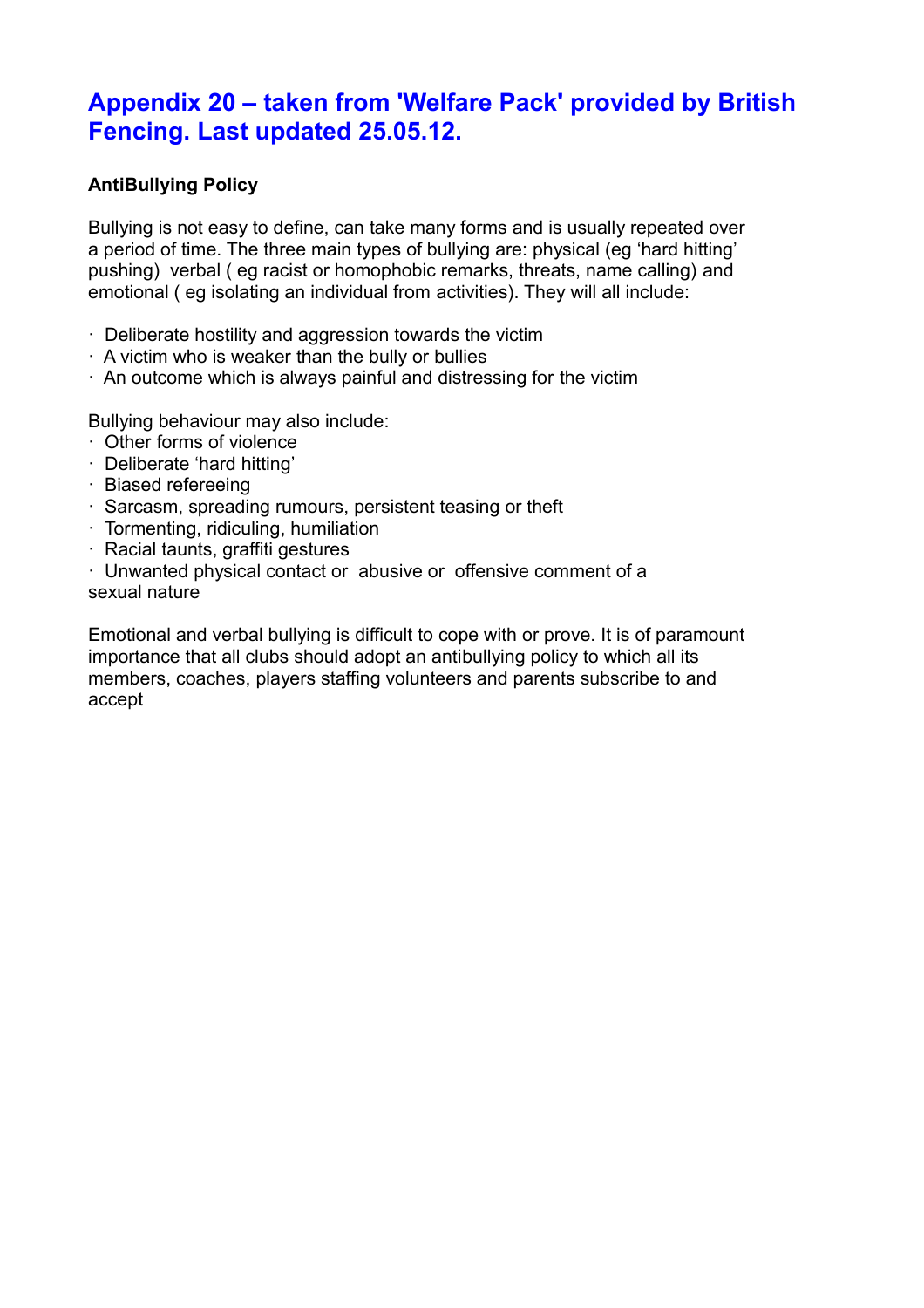## **Appendix 3.0 – taken from 'Welfare Pack' provided by British Fencing. Last updated 25.05.12.**

### **BF Code of Conduct**

For all Home Nations, Regions, Counties, Clubs, Members and Persons:- • must ensure that (Fencing) the Sport is conducted in accordance with disciplined and sporting behaviour and acknowledge that it is not sufficient to rely solely upon the organisers to maintain those principles;

• shall co-operate in ensuring that the spirit of the (Rules of Fencing) Laws of the Sport are upheld and refrain from selecting players guilty of foul play;

• shall observe the (Rules of Fencing) Laws of the Sport at all times;

• shall accept and observe the authority and decisions of referees, organisers and all other fencing disciplinary bodies.

• shall not publish or cause to be published criticism of the manner in which a referee handled a fight;

• shall not publish or cause to be published criticism of the manner in which the Board or any other fencing disciplinary body handled or resolved any dispute or disciplinary matter resulting from a breach of the Bye-Laws, Regulations, or Laws of the Sport;

• shall not engage in any conduct or any activity on or off the piste that may impair public confidence in the honest and orderly conduct of a fight, competition, Championship or Series or in the integrity and good character of any Person; • shall promote the reputation of the Sport and take all possible steps to

prevent it from being brought into disrepute.

• shall not commit a Doping Offence as defined in the FIE/BFA doping regulations.

• shall not abuse, threaten or intimidate a referee, organiser or other official, whether on or off the field of play;

• shall not use crude or abusive language or gestures towards referees, organisers or other officials or spectators;

• shall not do anything which is likely to intimidate, offend, insult, humiliate or discriminate against any other Person at an event on the ground of their religion, race, colour or national or ethnic origin;

• shall not do anything which adversely affects the Sport of Fencing, the Board, any member or any commercial partner of the Sport;

• Each body within British Fencing is under an obligation to;

• Comply with and ensure that each of its members comply with this Code of Conduct; and

• Adopt procedures to monitor compliance with and impose sanctions for breaches of the Code of Conduct by Persons under its jurisdiction.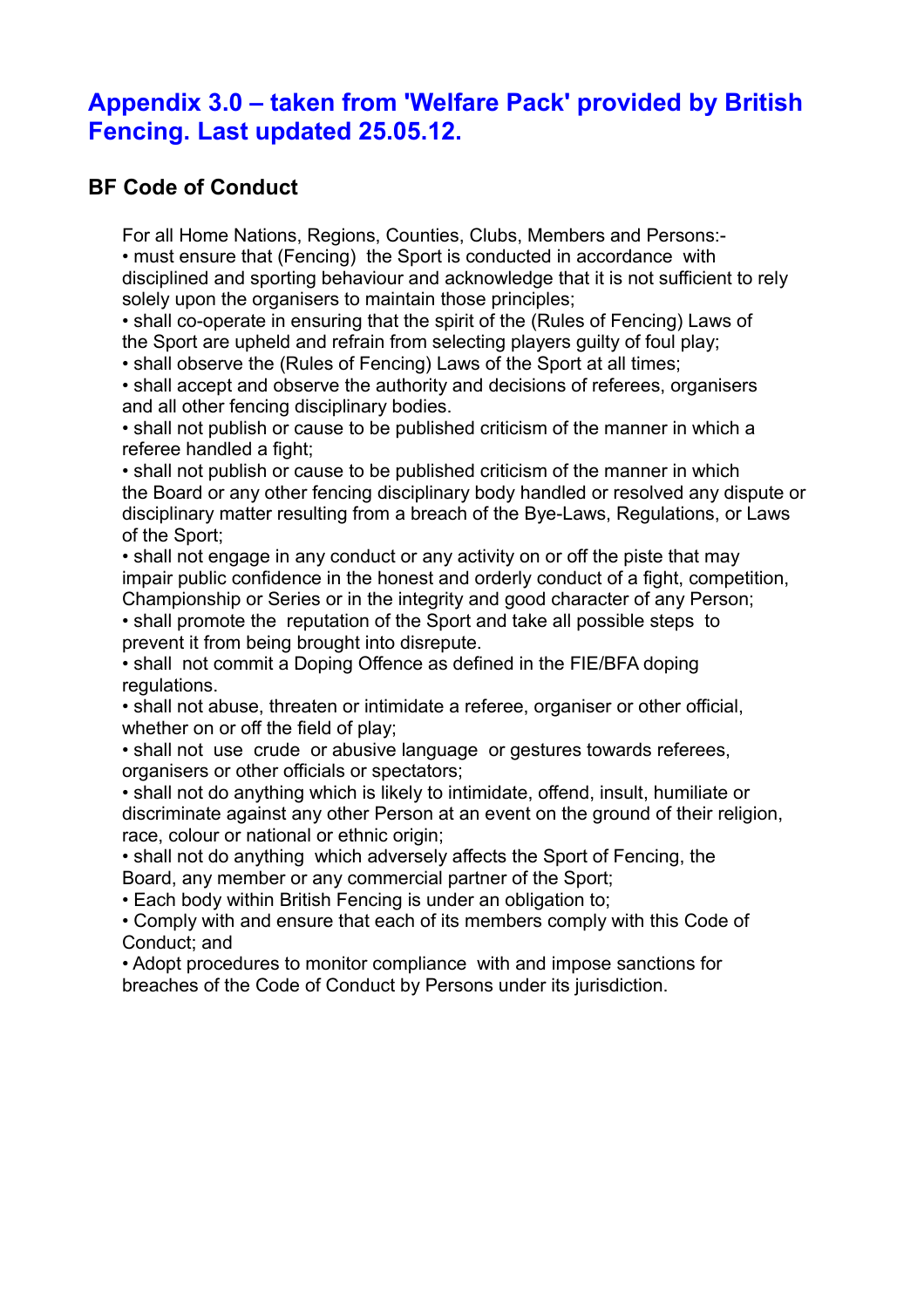## **Appendix 4.0 – Elite Sabre Coaching Limited Statement on policy. Last updated 25.05.12.**

Elite Sabre Coaching Ltd Coaches aim to follow the best practise set out by the BFA. This includes CPP and procedures, anti-bullying and equality<sup>[3](#page-6-0)</sup>. The company take these responsibilities seriously and any concerns or complaints raised will be dealt with without prejudice. Any employee found to be contravening the BFA Coaches Code of Conduct, or endangering the safety of themselves or others, would be subject to disciplinary procedures that may lead to dismissal.

Our company motto is 'Never Miss the Point' by which we mean, that fencing should be enjoyable, as well as being challenging and rewarding. It is important to us that students are healthy, fit and are able to achieve their goals. We work with Strength and Conditioning Coaches, as well as Sports Psychologists, on a regular basis and aim to provide students with the best experience of fencing possible as well as a wealth of opportunities that are available to all. We believe that all students have equal potential to excel.

All Elite Sabre Coaching Ltd Coaching Staff have been CRB cleared, are BFA Qualified, have attended a Safeguarding and Protecting Children course within the last 3 years and are first aid trained.

#### **Parents should expect:**

- coaches to check the area where the lesson will occur for hazards, and to take steps to mitigate them, before the lesson begins
- coaches to treat all students equally, without prejudice or discrimination
- coaches to give all students equal time and attention<sup>[4](#page-6-1)</sup>
- coaches to be encouraging and positive in their feedback
- coaches to avoid making comparisons between students that are disparaging
- school, leisure centre or club procedures to be followed in addition to BFA best practise guidance
- a first aid kit to be present
- the coach to be in Elite Sabre Coaching/MX/National Academy uniform
- kit to be safety checked on a regular basis<sup>[5](#page-6-2)</sup>
- to be invited, and encouraged, to sit in on lessons and/or observe from a balcony
- to be informed of any accident, incident or injury concern that has occurred, or been observed, during a lesson
- to be asked for written consent before photos are taken and for these photos to be used responsibly
- for information or photos to be removed immediately on request
- to provide medical details, permission to act in case of emergency and an emergency contact number before sessions as well as permission for the lesson to occur
- to be able to request a lesson with any coach $6$
- to provide the student with feedback as well as setting regular realistic aims and goals

#### **Coaches would appreciate:**

- parents sitting in on lessons, or at least occasional visits/observations during lessons
- parents arriving to pick up their child 10 minutes before the end of the lesson
- parents informing coaches of any niggles, injuries or concerns before the lesson occurs
- students being members of the British Fencing Association

The company work at a BFA registered club and the club welfare officer can still be contacted about any concerns that involve MX Club Fencers (Dacey@talk21.com 01622 20137056 Monktons Avenue, Maidstone. ME14 2QF). Alternatively, concerns can be raised with the one of the directors of the company [\(www.elitesabrecoaching.co.uk\)](http://www.elitesabrecoaching.co.uk/) or with British Fencing headoffice@britishfencing.com / 0208 742 3032. If the lesson takes place during school time, the school Child Protection Officer should be contacted.

### elitesabrecoaching@gmail.com

Elite Sabre Coaching Ltd

Registered No. 7590844 20 Ravens Dane Close, Downswood, Maidstone, Kent. ME15 8XL



Mob: 07811 289 851 / Office: 07989 061 274

<span id="page-6-0"></span>3<http://britishfencing.com/governance/welfare/>

- <span id="page-6-1"></span>4 Relative to time of lesson booked.
- <span id="page-6-2"></span>5 Minimum of once every half term.
- <span id="page-6-3"></span>6 Different coaches are available at different times/places on different nights. It may not be possible for your child to have a lesson with that coach unless they attend a different session/time. Priority will usually be given to regular bookings.